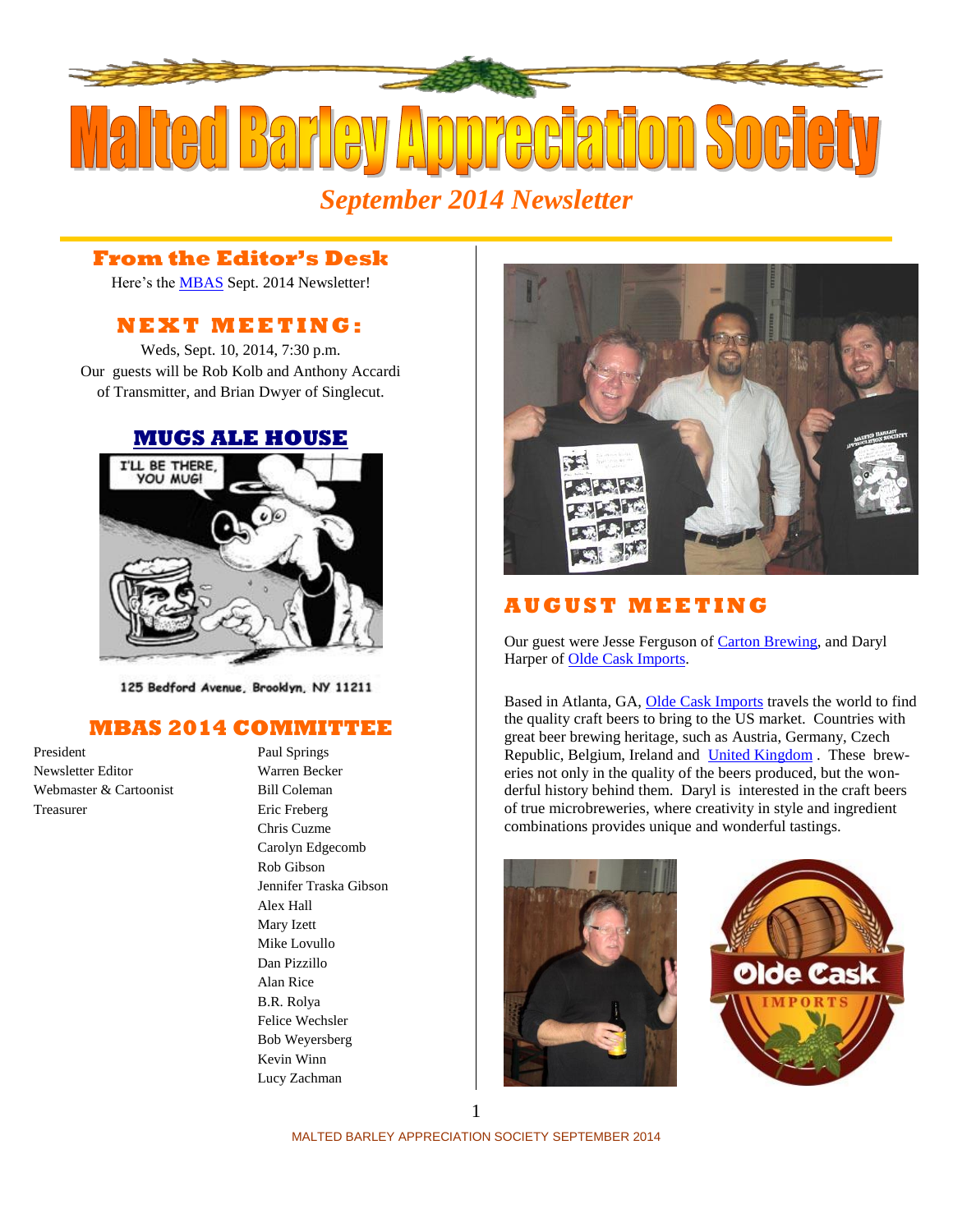

## **Mary Jane IPA Yorkshire, UK**



*India Pale Ale brewed with North American and English hops. Deep gold in color and delivering an intense aroma of berry fruit and citrus, Mary Jane IPA is deceptively smooth on the palate building to a hoppy crescendo, with notes of honey and a pleasant lingering bitterness to finish.*

**Hops:** Amarillo, Cascade, Citra, Northdown **Barley:** Maris Otter **Yeast:** English Ale

**ABV:** 

6.0% **IBU:** 48

**Awards:** 

Come courtin', keep your hat. Click to read the Mary Jane story

SIBA Gold and Bronze Medals 2009, 2010; London Beer Festival Gold, 2012

## **Manor Ale Shropshire, UK**

*A REAL ALE brewed specially to celebrate Severn Valley Railway's Manor Class steam engines. Severn Valley, one of Britain's finest Heritage Railways, chose Hobson's for its integrity and commitment to its roots in the heart of England. With aromas that reflect fresh grain hops, Manor Ale is a crisp refreshing amber bitter with slight-*

*ly sweet overtones.* Hops: Cascade, Fuggles, Goldings **Barley:** Maris Otter, Crystal **Yeast:** English Ale **ABV:** 5.5% **IBU:** 55 **Awards:** CAMRA West Midlands, 3rd Place 2009



## **Dark Star Revelation**

*American Pale Ale 5.7% ABV brewed by Dark Star in Horsham, England. A blend of Centennial, Liberty, Cascade, and Citra aroma hops by the sack full – then dry hopped dur-*

*ing conditioning using our 'Hoptimizer' (Industrial sized hookah).*

# **The Mayan Yorkshire, UK**

*Inspired by an ancient Mayan recipe, The Mayan is brewed with* 

*chipotle peppers, chocolate malt and real chocolate, providing a velvety smooth, bittersweet extraordinary stout that leaves a little fire in your belly.*

**Hops:** Galena, Bramling Cross, Chinook

**Barley:** Maris Otter, Dark Crystal, Chocolate Malt **Yeast:** English Ale **ABV:** 6.3%

**IBU:** 35

**Food Pairings:** Chocolate, chocolate/coffee desserts **Awards:** CAMRA Silver, 2013



## **Bristol Milk Stout**

*4.85% from Bristol Beer Factory with Solville Hop. Sweet, black and extremely fullbodied. Unfermentable Lactose sugar sweetens the Chocolate and Black Malt derived roast / burnt flavors. Ingredients: Maris Otter Pale Malt, Crystal, Chocolate & Black Malts. Challenger Hops.* 



MALTED BARLEY APPRECIATION SOCIETY SEPTEMBER 2014 2